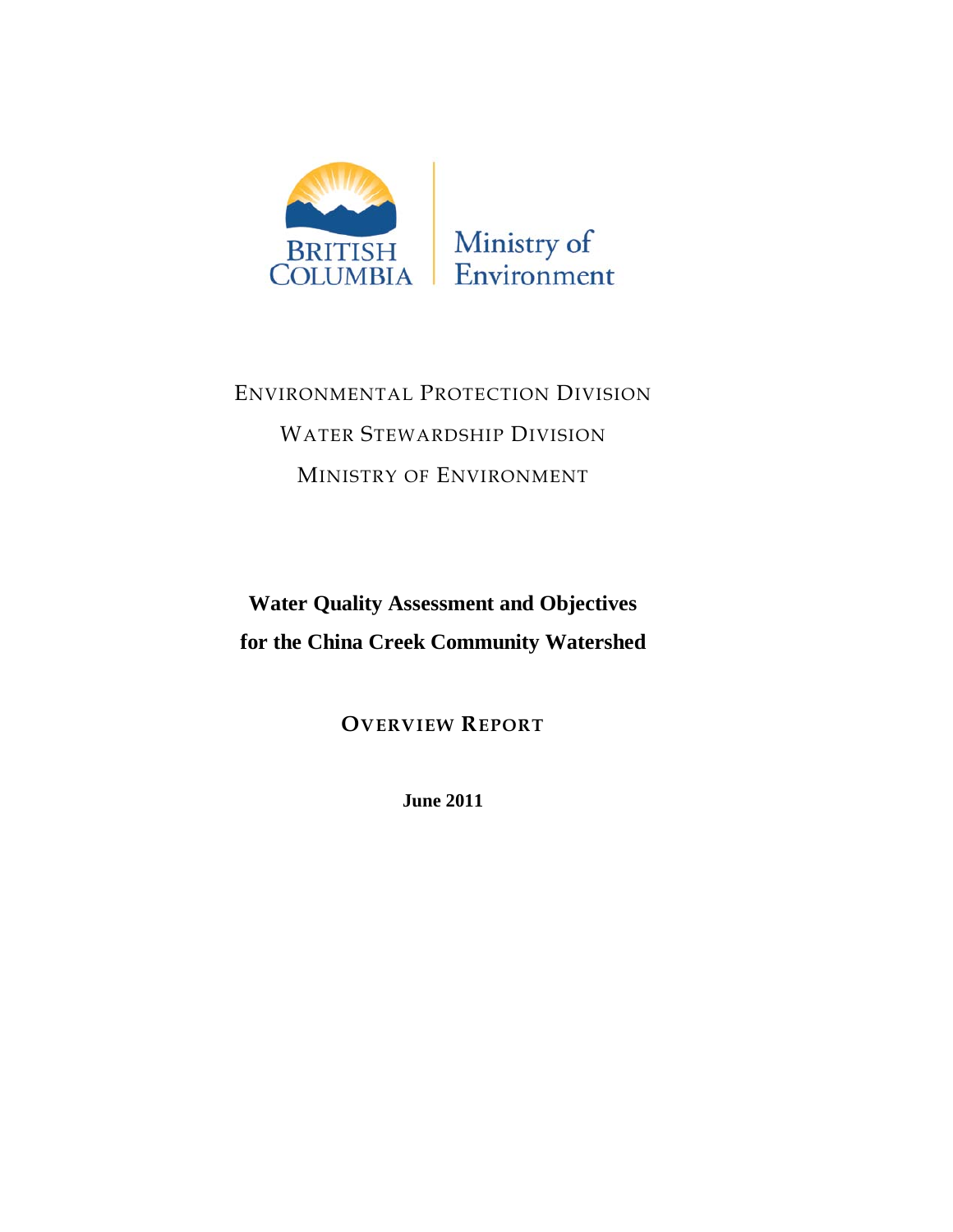## **Library and Archives Canada Cataloguing in Publication**

#### **Barlak, Rosie**

**Water quality assessment and objectives for the China Creek Community Watershed [electronic resource] : overview report**

**Author: Rosie Barlak Electronic monograph in PDF format. A technical report is available separately. Includes bibliographical references and index. Co-published by: Water Stewardship Division. ISBN 978-0-7726-6499-0**

**1. Water quality--British Columbia--China Creek (Alberni-Clayoquot). 2. Water quality--British Columbia--Port Alberni Region. I. British Columbia. Environmental Protection Division II. British Columbia. Water Stewardship Division III. Title.**

**TD227 B7 B35 2011 363.739'42097112 C2011-909040-6**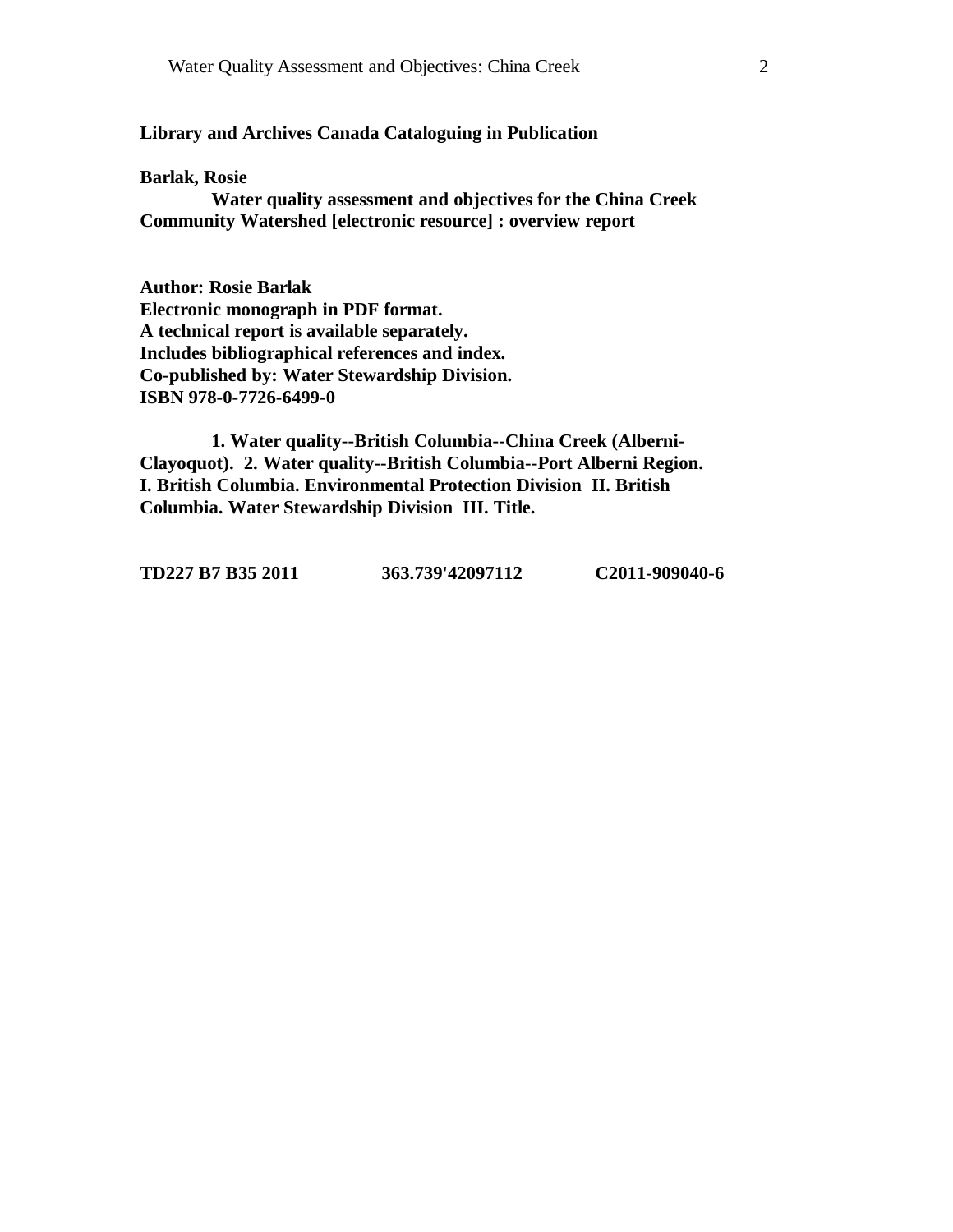# **SUMMARY**

This document is one in a series that presents water quality objectives for British Columbia. This overview report summarizes the findings of the technical report, which is available as a separate document. The overview report provides general information about the water quality of China Creek, a community watershed supplying drinking water to the community of Port Alberni at the head of Alberni Inlet on Vancouver Island in British Columbia. It is intended for both technical readers and for readers who may not be familiar with the process for setting water quality objectives. Separate tables listing water quality objectives and monitoring recommendations are included. The technical report presents the details of the water quality assessment for China Creek, and forms the basis of the recommendations and objectives presented here.

The primary activities occurring within the watershed that could potentially impact water quality are timber harvesting, historical mining, a hydroelectric plant, and recreation.

Water quality objectives are recommended to protect source water (raw drinking water supply), wildlife, and aquatic life.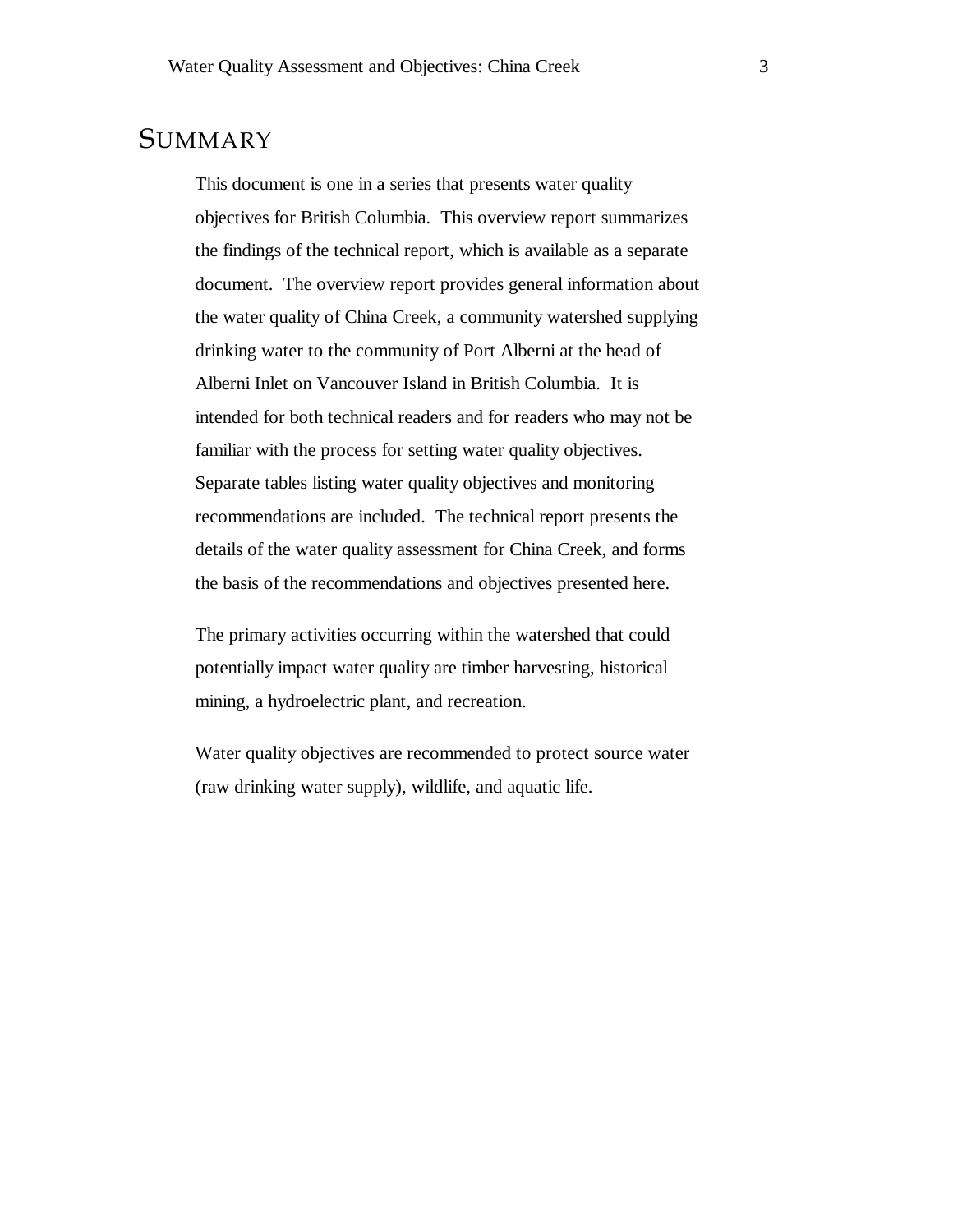# PREFACE

## **Purpose of Water Quality Objectives**

Water quality objectives are prepared for specific bodies of fresh, estuarine and coastal marine surface waters of British Columbia as part of the Ministry of Environment's (MoE) mandate to manage water quality. Objectives are prepared only for those waterbodies and water quality characteristics that may be affected by human activity now or in the future.

## **Authority to set Water Quality Objectives**

The MoE has the authority to set water quality objectives under Section 5(e) of the *Environmental Management Act*. In addition, Section 150 of the *Forest and Range Practices Act* (FRPA) contains provisions for the MoE to establish objectives to protect water quality in designated community watersheds. This legislation is intended to protect consumptive uses of water in designated community watersheds within working Crown forests. For this reason, water quality objectives developed for community watersheds generally focus on potential impacts from timber harvesting, range activities, and forestry-related road construction.

China Creek was designated as a community watershed in 1995, as defined under the *Forest Practices Code of British Columbia Act*  ("the drainage area above the downstream point of diversion and which are licensed under the *Water Act* for waterworks purposes"). This designation was grandparented and continued under FRPA in 2004 and infers a level of protection. The purpose of this designation is to conserve the quality, quantity and timing of water flow or prevent cumulative hydrological effects.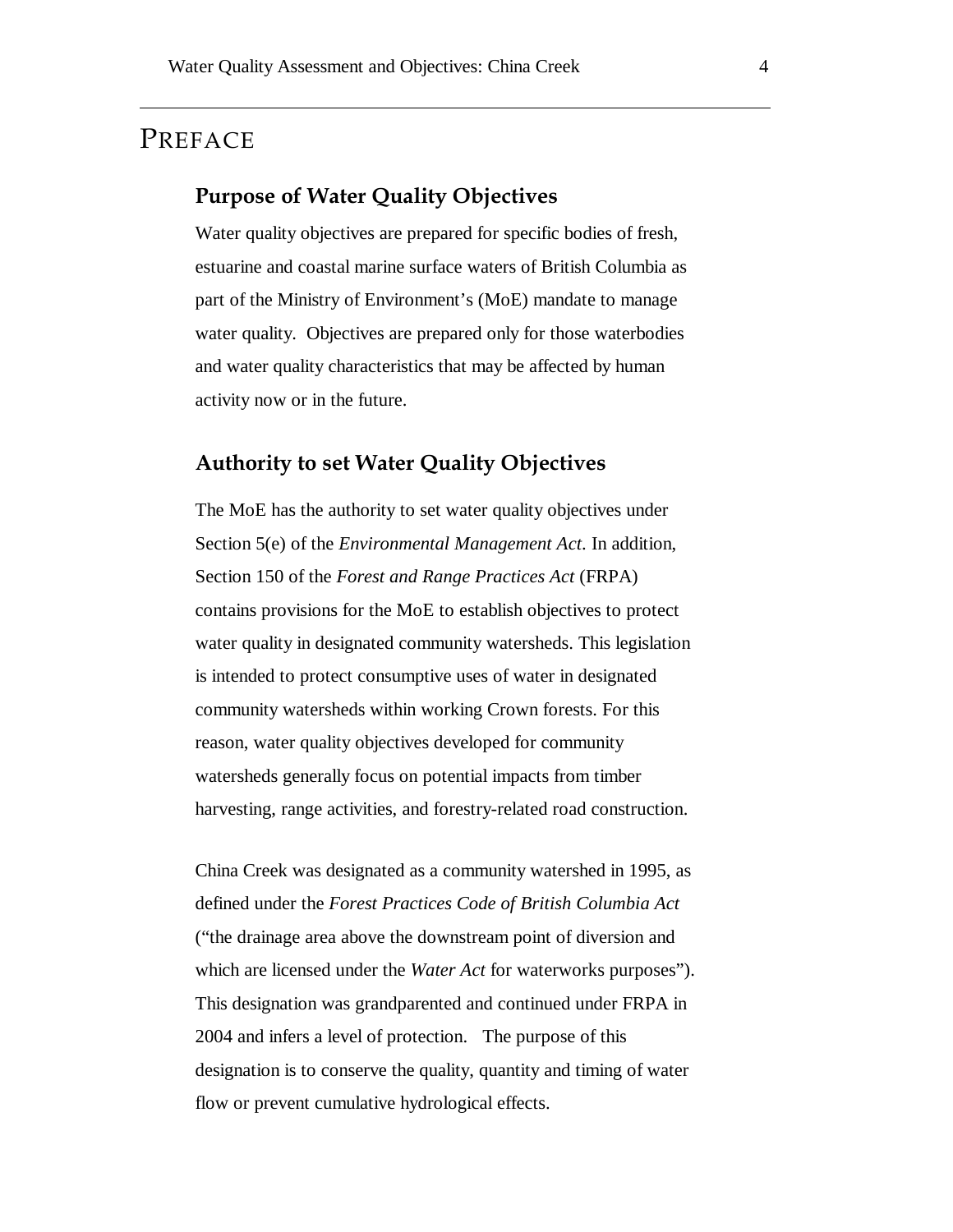As the majority of the China Creek community watershed is on private land, the FRPA does not apply to most of the watershed. However, the MOE uses other tools, such as water quality objectives, and legislation, such as the *Private Managed Forest Land Act* and the *Drinking Water Protection Act*, to ensure that water quality within these watersheds is protected and managed in a consistent manner.

## **How Objectives Are Determined**

Water quality objectives are the safe limits for the physical, chemical, and biological characteristics of water, biota (plant and animal life), and sediment that protect all designated water uses in a given waterbody or a watershed. The water uses considered in this exercise are the following:

- source water for public water supply and food processing
- aquatic life and wildlife
- agriculture (livestock watering and irrigation)
- recreation and aesthetics
- industrial (e.g., food processing) water supplies.

Objectives are established in British Columbia for waterbodies on a site-specific basis, taking into consideration provincial water quality guidelines, local water quality, water uses, water movement, and waste discharges. Each objective for a location may be based on the protection of a different water use, depending on the uses that are most sensitive to the physical, chemical, and biological characteristics affecting that waterbody.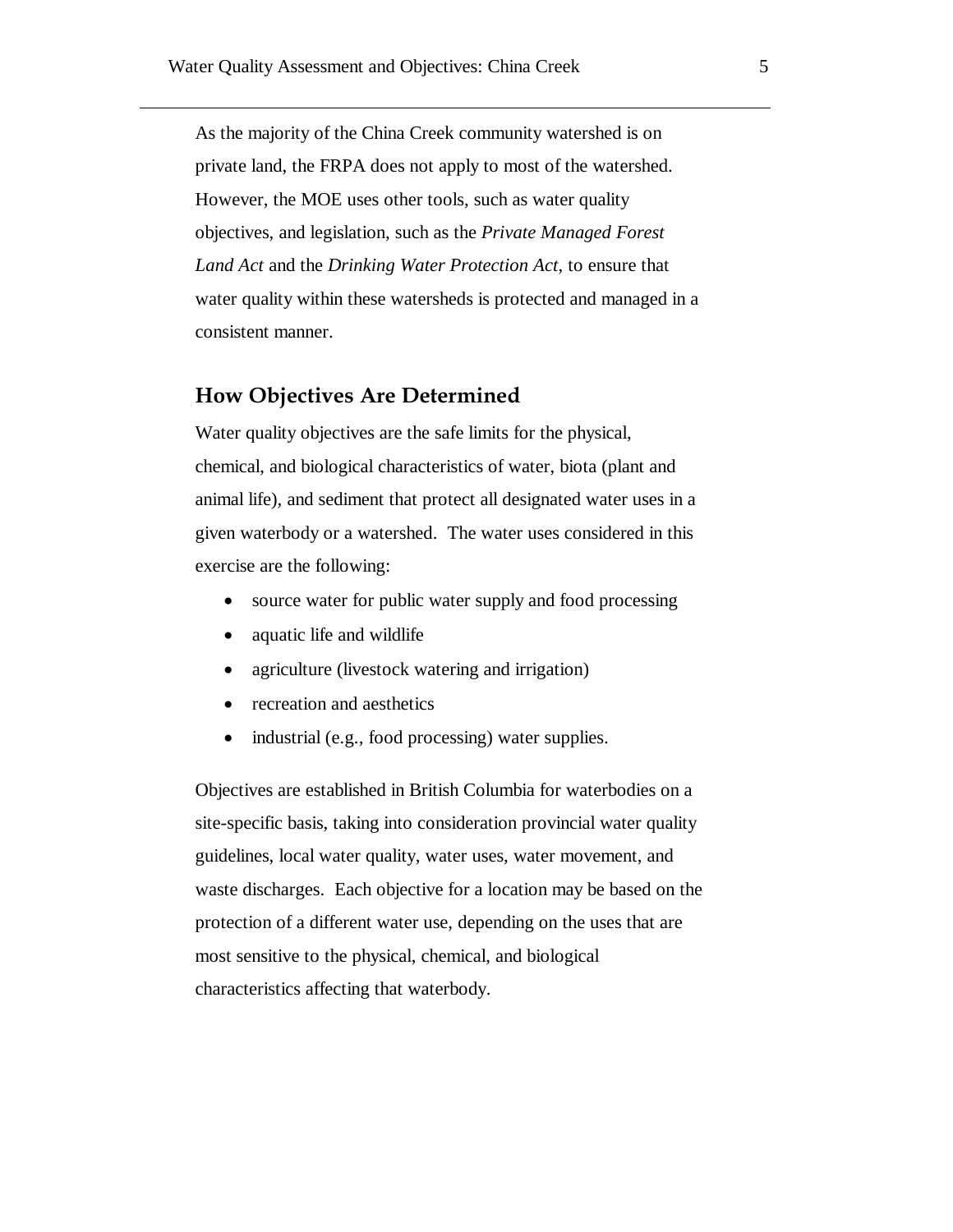## **How Objectives Are Used**

In certain cases, objectives are used to address specific legislative requirements (e.g., *Water Act*, Municipal Sewage Regulation, Private Managed Forest Land Council Regulation). However, compliance with water quality objectives is often not directly enforceable unless established under the Government Actions Regulation (B.C. Reg. 582/2004). Objectives are most commonly used to guide the evaluation of the state of water quality in a watershed, the issuance of permits, licenses and legal orders, and the management of fisheries and the province's land base. Water quality objectives are also a standard for assessing the ministry's performance in protecting water uses.

# **Monitoring Requirement**

Monitoring of water quality objectives is undertaken to determine if the designated water uses are being protected. Monitoring usually takes place at a critical time when a water quality specialist has determined that the water quality objectives may not be met. In the case of forestry-related impacts, these critical times may be associated with periods of peak flows when the majority of suspended and dissolved particulates and other contaminants, such as bacteria, are introduced into a waterbody. Late summer periods of low flow could also be sensitive to impacts due to human disturbances. It is assumed that if all designated water uses are protected at the critical times, then they also will be protected at other times when the threat to water quality is less.

The monitoring usually takes place during a five-week period, twice during the calendar year, which allows the specialists to measure the worst as well as the average condition in the water. For some water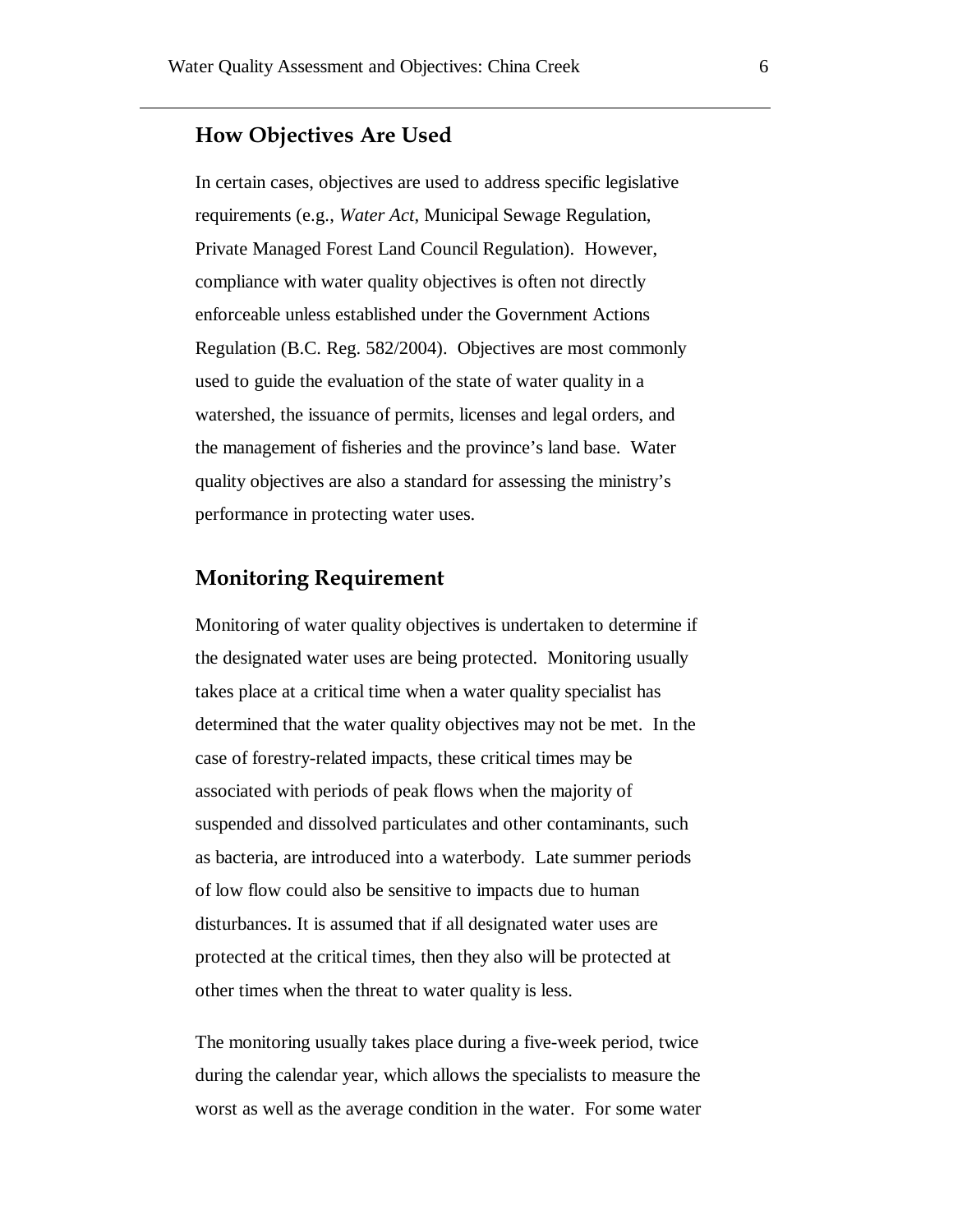bodies, the monitoring period and frequency may vary, depending upon the nature of the problem, severity of threats to designated water uses and the way objectives are expressed (e.g. mean value, maximum value,  $95<sup>th</sup>$  percentile, etc.).

## **Vancouver Island Eco-Region Approach**

There are over 60 community watersheds within the Vancouver Island Region of the Ministry of Environment. Rather than develop water quality objectives for each of these watersheds on an individual basis, an ecoregion approach has been implemented, whereby Vancouver Island has been split into six ecoregions based on similar climate, geology, soils and hydrology. Representative lake and stream watersheds within each ecoregion are selected and a three year monitoring program is implemented to collect water quality and quantity data, as well as biological data. Watershed objectives will be developed for each of the representative lake and stream watersheds based on this data, and these objectives will also be applied on an interim basis to the remaining lake and stream watersheds within that ecoregion. Over time, other priority watersheds within each ecoregion will be monitored for one year to verify the validity of the objectives developed for each ecoregion and to determine whether the objectives are being met for individual watersheds.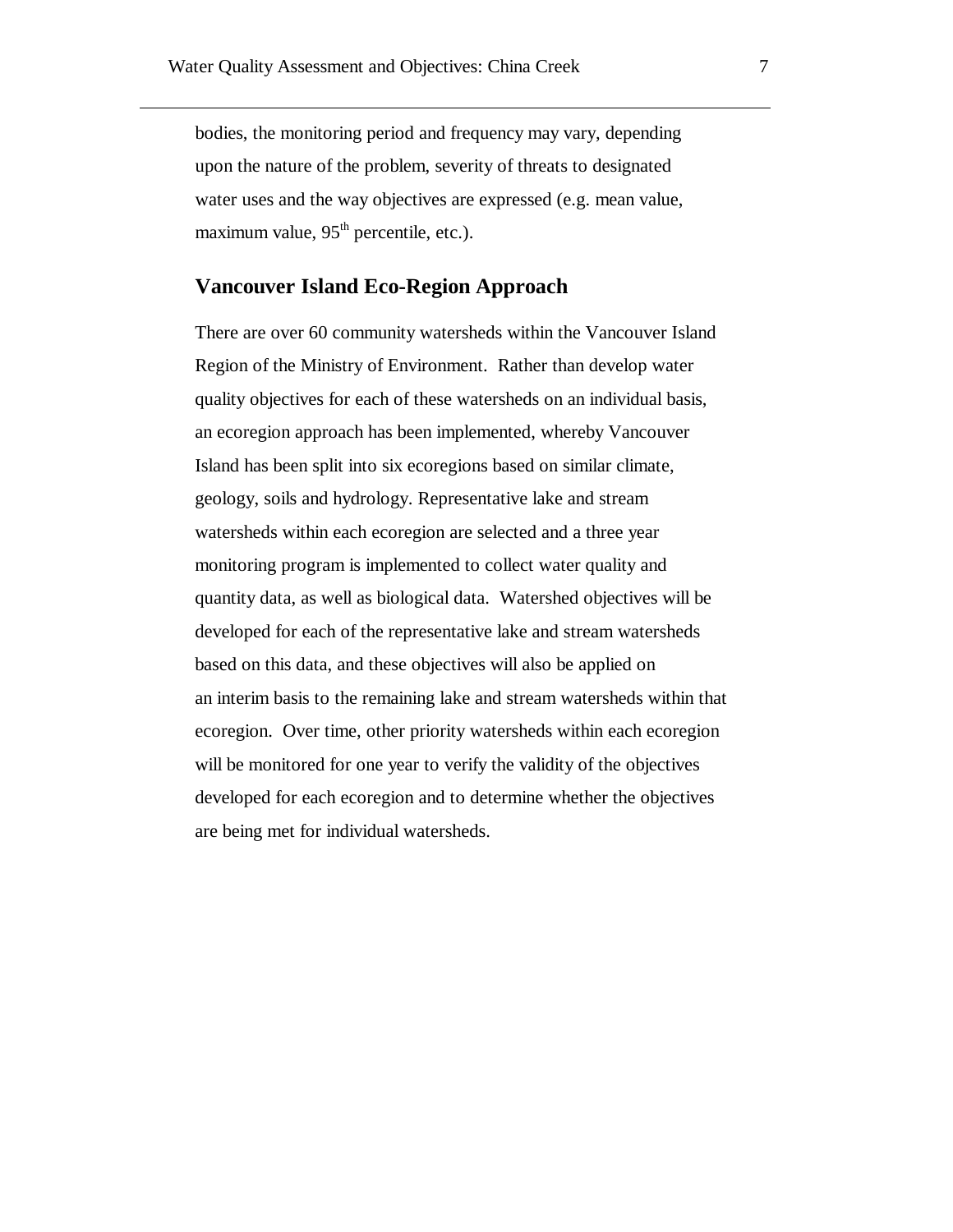# INTRODUCTION

This report examines the existing water quality of the China Creek community watershed and recommends water quality objectives for this watershed based on potential impacts of certain key water quality parameters of concern.

China Creek provides a significant source of drinking water to the local community and has important fisheries values, with chinook, chum, coho and pink salmon, cutthroat and rainbow trout, steelhead and Dolly Varden char all present at some point during the year. Anthropogenic land uses within the watershed include timber harvesting, a hydroelectric plant, historical mining and recreation. These activities, as well as natural erosion and the presence of wildlife, all potentially affect water quality in China Creek.

The purpose of this report is to develop water quality objectives for this watershed to help ensure long-term sustainability of the water resource.

# BASIN PROFILE

## **Watershed Description**

China Creek is a fourth-order stream 21 km in length, draining into the Alberni Inlet approximately 11 km south of the community of Port Alberni, BC. The community watershed portion of the China Creek watershed is 14 km long from its headwaters (approximately 1,575 m elevation) near Mount McQuillan to the Port Alberni intake (approximately 190 m elevation), and is 5,750 ha in area [\(Figure 1\)](#page-8-0). The intake is located approximately 800 m downstream from the confluence of McLaughlin and China creeks. There are three named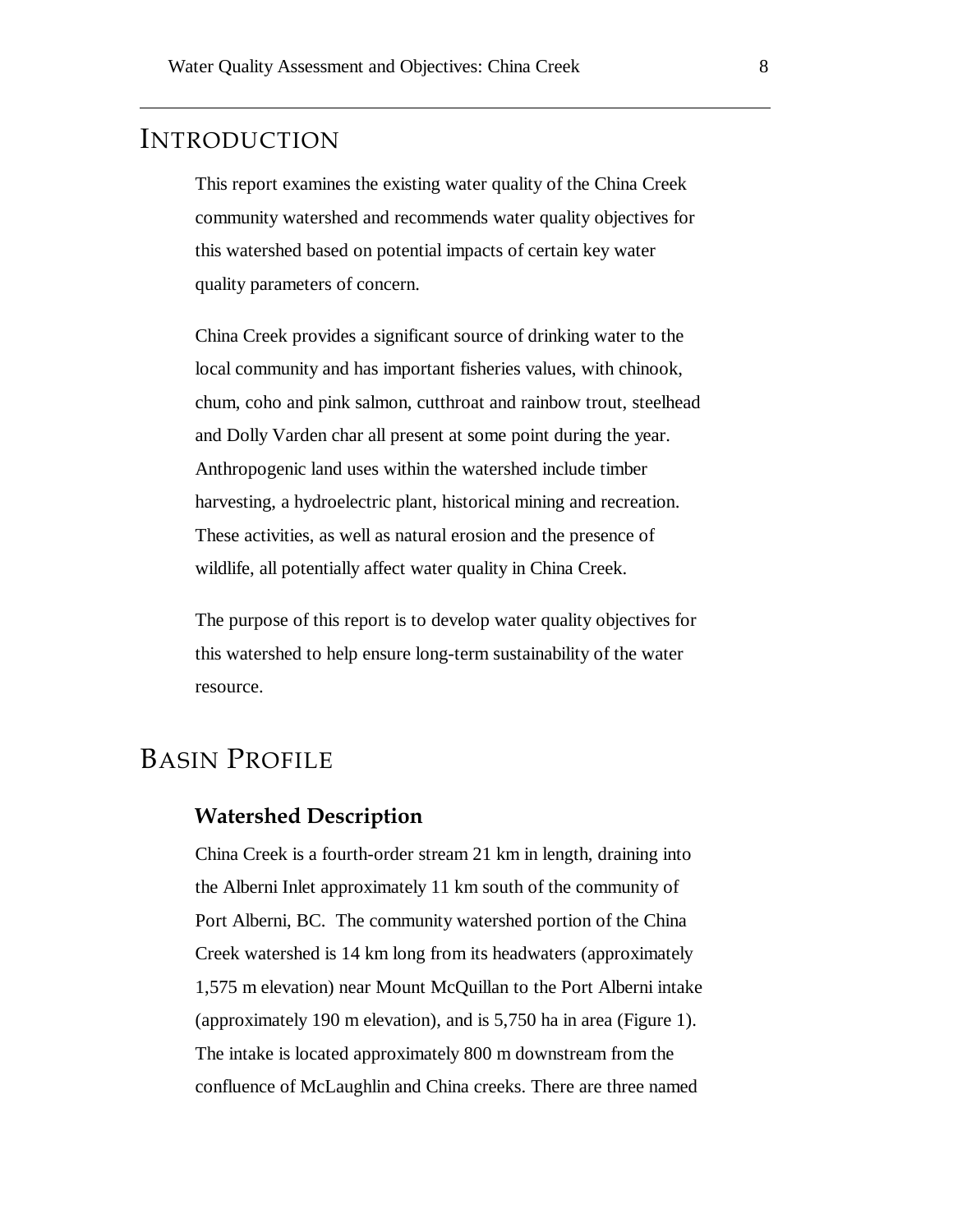lakes within the watershed, two (Duck Lake at 928 m elevation and Lizard Lake at 737 m elevation) are on Williams Creek and one (Bainbridge Lake at 154 m elevation) located on McFarland Creek.



<span id="page-8-0"></span>Figure 1. Map of China Creek watershed, with sampling location

The majority of the watershed falls within the Coastal Western Hemlock (montane moist maritime, CWHmm2) biogeoclimatic zone, with higher elevations (above about 800 m) falling within the Mountain Hemlock (windward moist montane, MHmm1) biogeoclimatic zone and small areas above 1,400 m composed of Alpine Tundra parkland (ATp). China Creek falls within the Leeward Island Mountains (LIM) ecoregion established for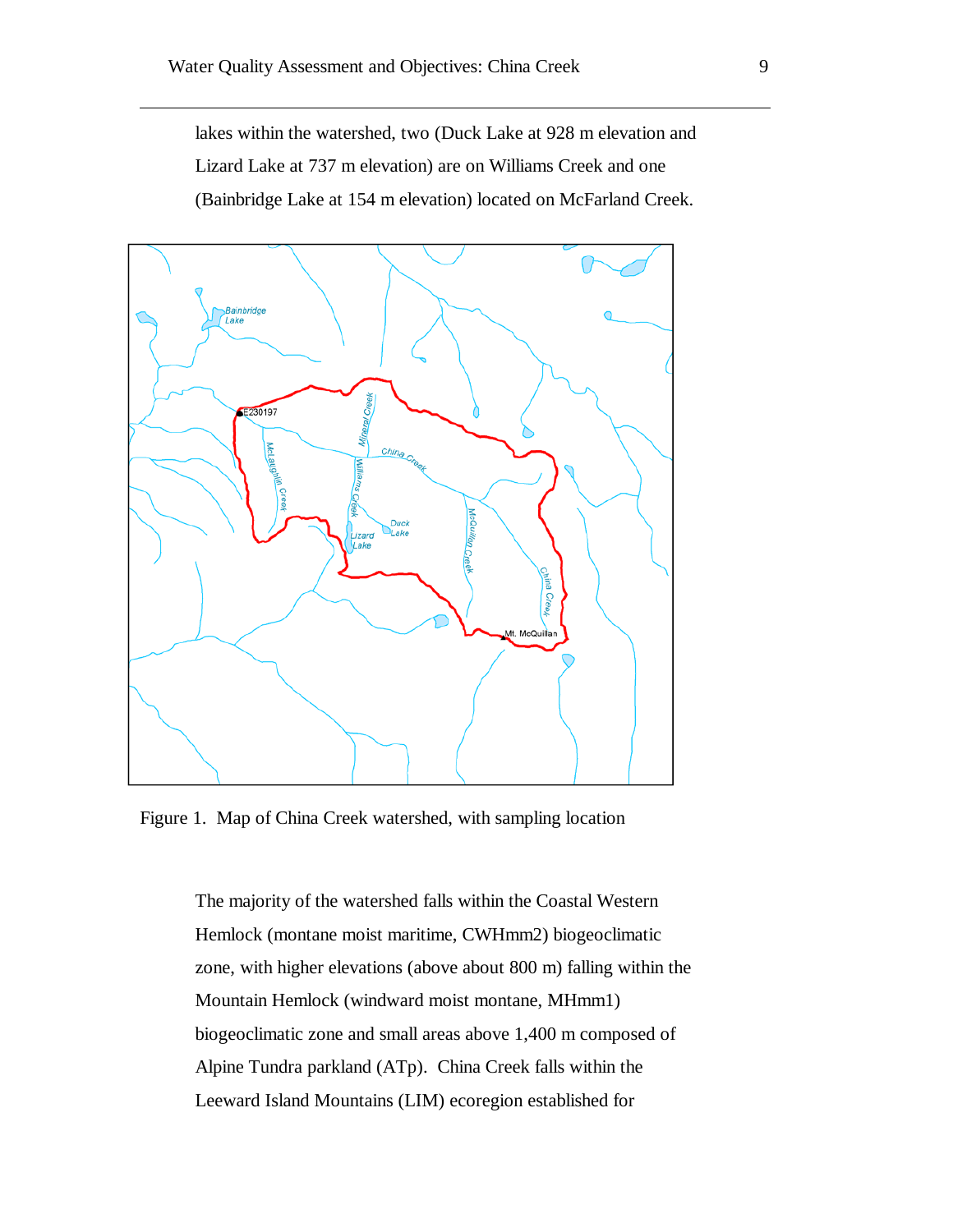Vancouver Island by MOE staff. The soils of this area consist of glacial deposits, limestone and volcanic rock. Water quality of the eco-section is characterized by neutral to slightly basic pH due to elevated calcium levels from limestone bedrock, with a moderate sensitivity to acidic inputs due to concentrations of calcium and alkalinity.

## **Hydrology**

Water Survey Canada (WSC) operated a hydrometric station on China Creek between 1990 and 1995. While no hydrometric data were available for this site between late October and late March, it is expected that water levels are generally high during this period due to high rainfall at lower elevations in the watershed. This is supported by hydrometric data collected between 2003 and 2005 as part of this study, with peak water levels occurring between October and January. Peak flows measured between 1990 and 1995 were approximately 15.2  $\text{m}^3$ /s, while minimum flows were approximately  $0.1 \text{ m}^3/\text{s}$ .

## **Climate**

The nearest climate station to the watershed for which climate normal data are available is the Port Alberni station (elevation 2.4 m) (Environment Canada Climate Station 1036206). Average daily temperatures between 1971 and 2000 ranged from  $2^{\circ}$ C in January to 18°C in August. Average total annual precipitation between 1971 and 2000 was 1,911 mm, with only 114 mm (water equivalent) (6%) of this falling as snow. Temperatures at higher elevations in the watershed would be cooler than recorded at sea level. A larger portion of the annual total precipitation occurs as snowfall in the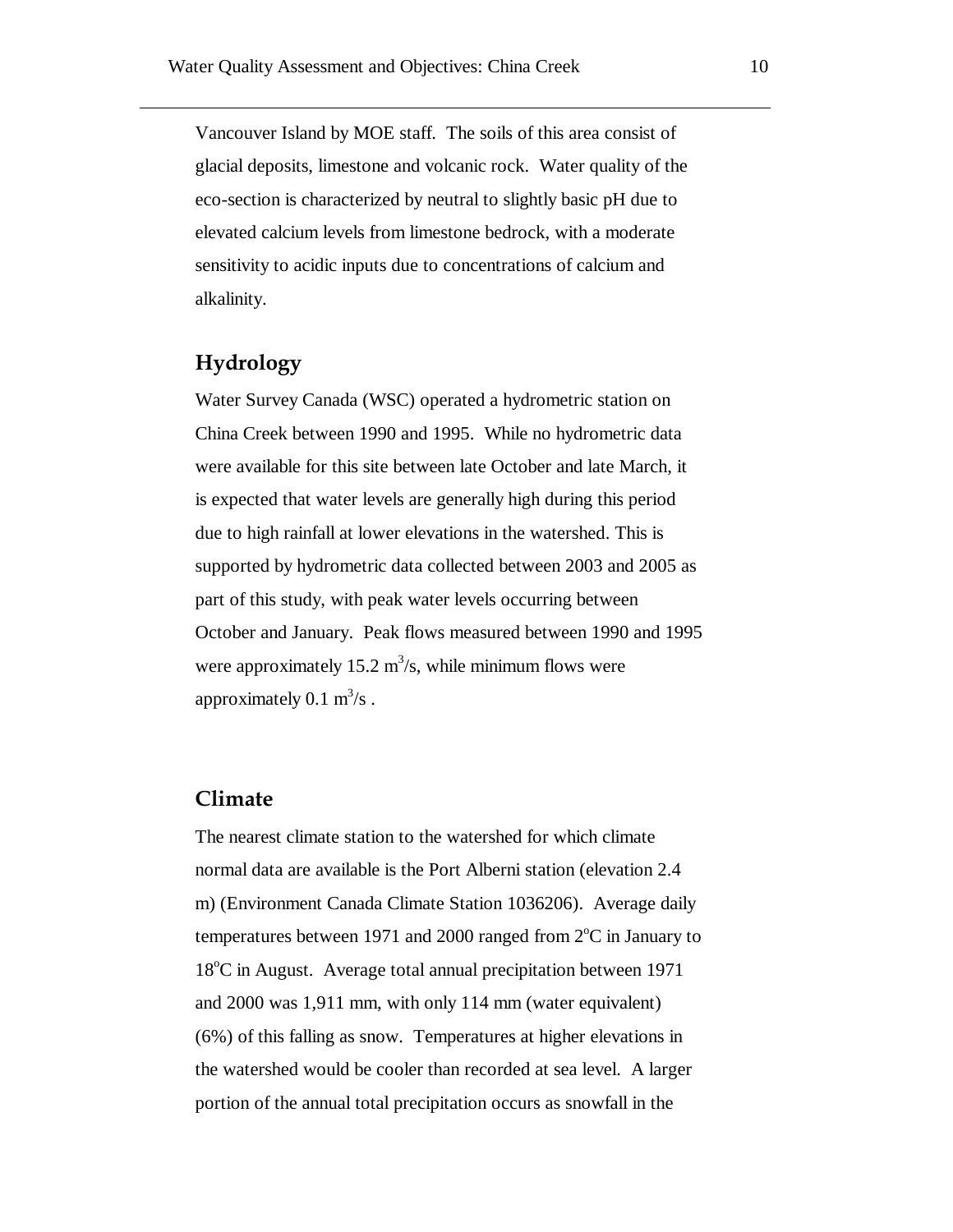higher-elevation terrain of the watershed. Most precipitation  $(1,542)$ mm, or 81%) falls between October and March.

A comparison of rainfall at the Port Alberni station with data collected from the City of Port Alberni rain gauge on China Creek showed an annual increase of between 23% and 34% from Port Alberni to China Creek between 1994 and 1996. Thus, the precipitation data from the Environment Canada Climate Station. likely underestimates the actual precipitation falling within the China Creek community watershed basin.

## **Water Uses**

#### **Water Licenses**

Six water licenses have been issued for the China Creek mainstem, but only two of these are located within the community watershed boundaries. The City of Port Alberni has a licence to remove 8,936dam3 /year for domestic use under a "Waterworks – Local Authority" license. During winter months, they typically withdraw approximately 9 dam $3/$ day, while in summer months they withdraw approximately  $18 \text{ dam}^3/\text{day}$ . As well, a power generating company has a license to remove  $16,396 \text{ dam}^3/\text{year}$  from the mainstem approximately 2.5 km upstream from the City of Port Alberni intake, for the purposes of generating power. The water is then released back into the mainstem, approximately 2.9 km downstream from the City of Port Alberni intake. The City of Port Alberni also has a license to store 645 dam<sup>3</sup>/year in Lizard Lake, which they use to relieve summer low-flows.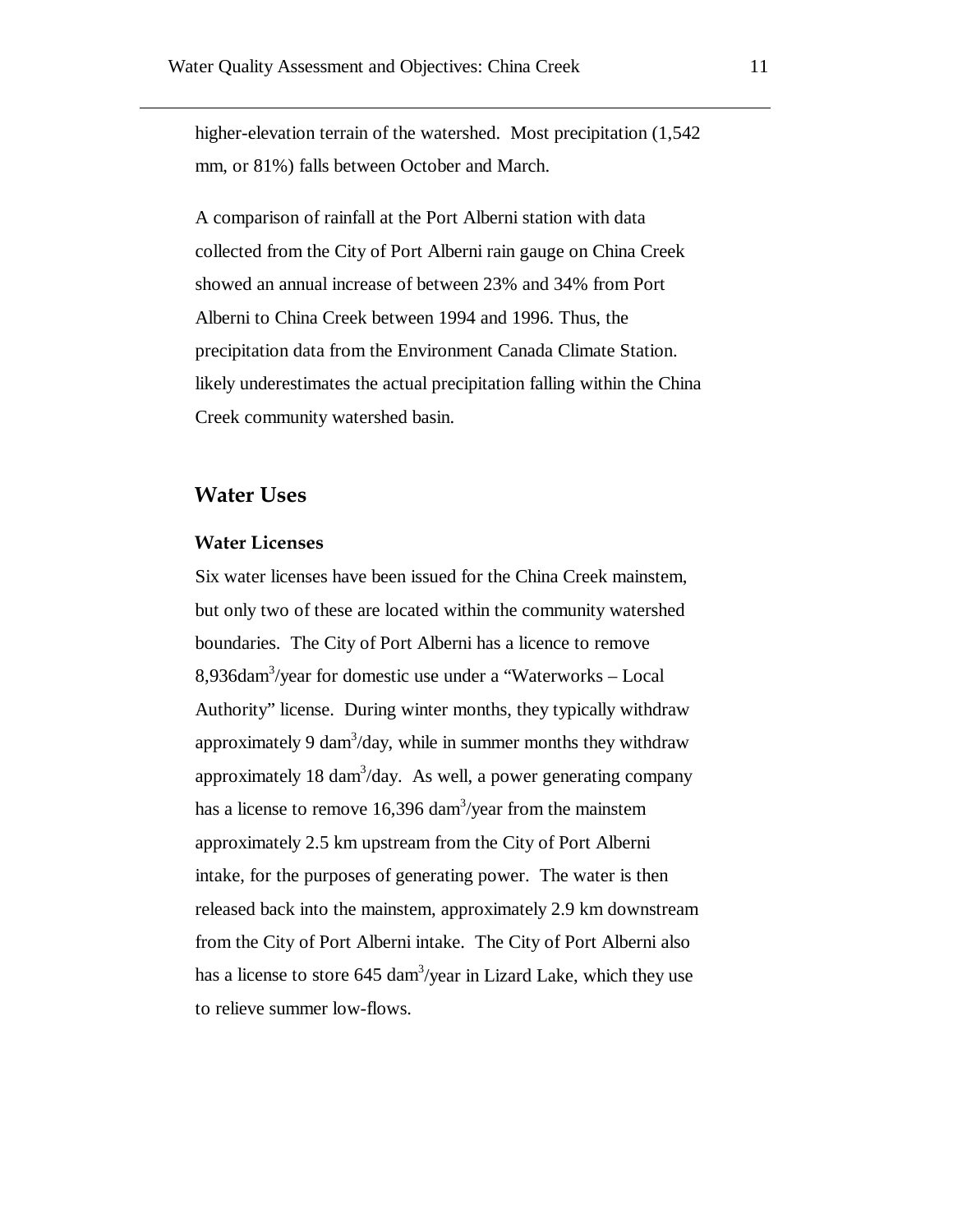#### **Recreation**

There is a popular 5 km long hiking trail within the China Creek watershed, but it is in the lower portion of the watershed, below the community watershed boundaries. No specific studies have been conducted to determine the recreational use of the China Creek watershed, but the presence of logging roads throughout the upper watershed allows recreational access, and is utilized primarily by hunters and hikers, as well as all-terrain vehicle (ATV) users. There is a significant network of ATV trails located in the upper watershed that are utilized on a regular basis.

#### **Fisheries**

China Creek has high fisheries values, and is utilized by chinook (*Oncorhynchus tshawytscha*), pink (*O. gorbuscha*), coho (*O. kisutch*) and chum (*O. keta*) salmon, as well as cutthroat trout (*O. clarkii*), Dolly Varden char (*Salvelinus malma*), rainbow trout (*O. mykiss*), and steelhead (*O. mykiss*). As well, Lizard Lake is reported to contain rainbow trout, while Duck Lake and Bainbridge Lake both contain cutthroat trout.

#### **Flora and Fauna**

The China Creek watershed provides habitat to a variety of wildlife including blacktail deer (*Odocoileus hemionus columbianus*), black bear (*Ursus americanus*), cougar (*Puma concolor*), and numerous other small mammals and birds. The watershed is composed mainly of high value Douglas-fir (*Pseudotsuga menziesi)*, western red cedar (*Thuja plicata*), amabilis fir (*Abies amablilis*) and western hemlock (*Tsuga heterophylla*). There is high value winter range for blacktail deer, habitat for the endangered Queen Charlotte goshawk (*Accipiter gentilis laingi*), as well as historical observations of the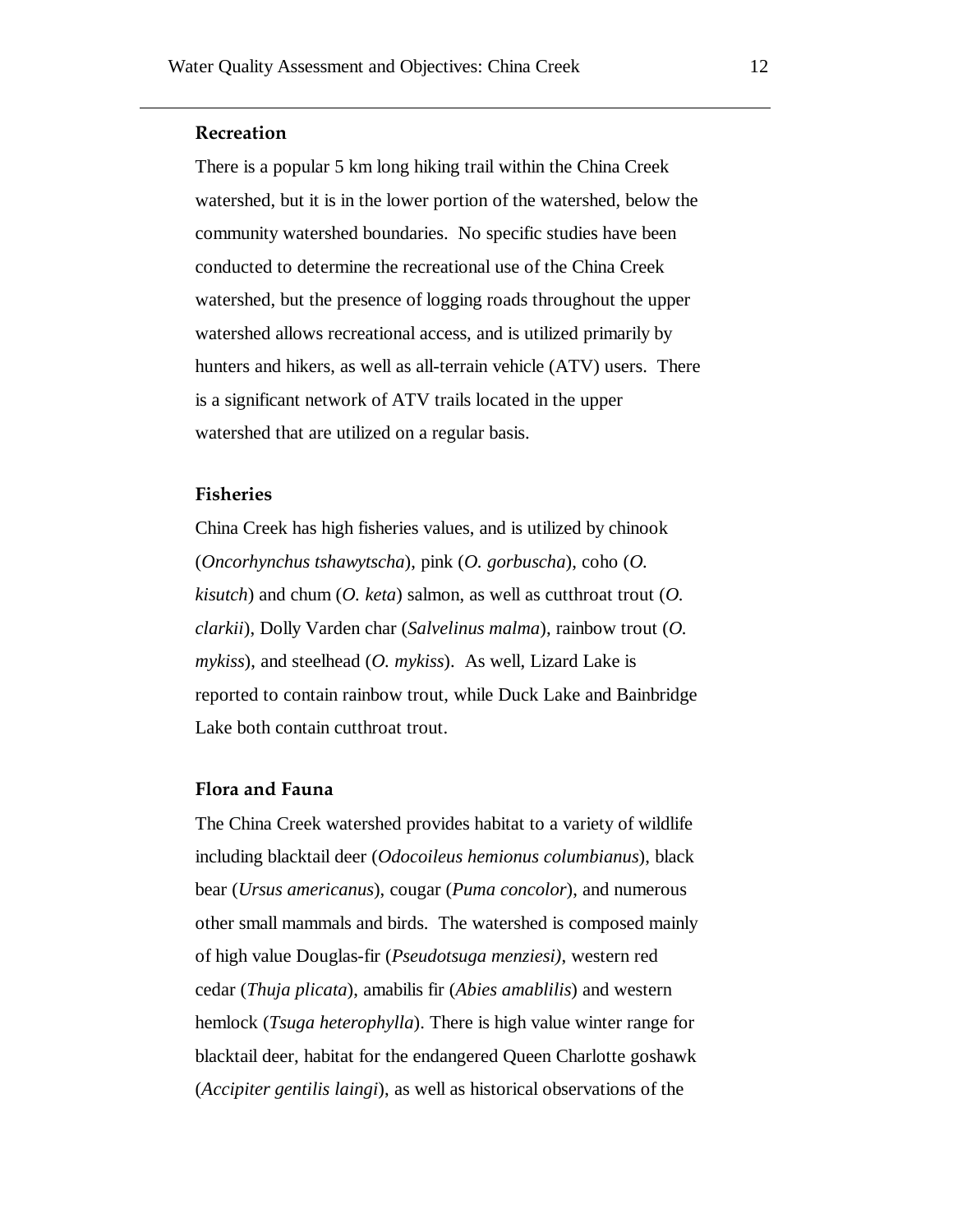endangered Vancouver Island marmot (*Marmota vancouverensis*). Other threatened species include the Vancouver Island water shrew (*Sorex palustris brooksi*), the red-legged frog (*Rana aurora*), and the *saxatilis* subspecies of white-tailed ptarmigan (*Lagopus leucura saxatilis*).

## **Designated Uses**

Based on the information presented here, the water uses to be protected should include drinking water, wildlife and aquatic life.

# **Influences on Water Quality**

#### **Land Ownership**

The community watershed portion of China Creek contains no private households located within its boundaries. Thus, potential sources of contamination associated with households (such as runoff, septic fields, fertilizers and pesticides) will not impact water quality in the upper China Creek.

#### **Water Licenses**

Water licenses can impact aquatic habitat downstream from the withdrawal, especially during low-flow periods. There are two licensed water withdrawals from the China Creek community watershed, with an overall maximum volume of  $25,331$  dam<sup>3</sup>/year. Assuming water was withdrawn from China Creek at a constant rate throughout the year (an unlikely scenario), the average withdrawal rate would be  $0.80 \text{ m}^3/\text{s}$ . Average daily flows between 1990 and 1995 ranged from 0.24  $\text{m}^3$ /s during the mid-summer to 9.38  $\text{m}^3$ /s during spring rain on snow events, and water consumption is highest during the summer months. As a result water withdrawals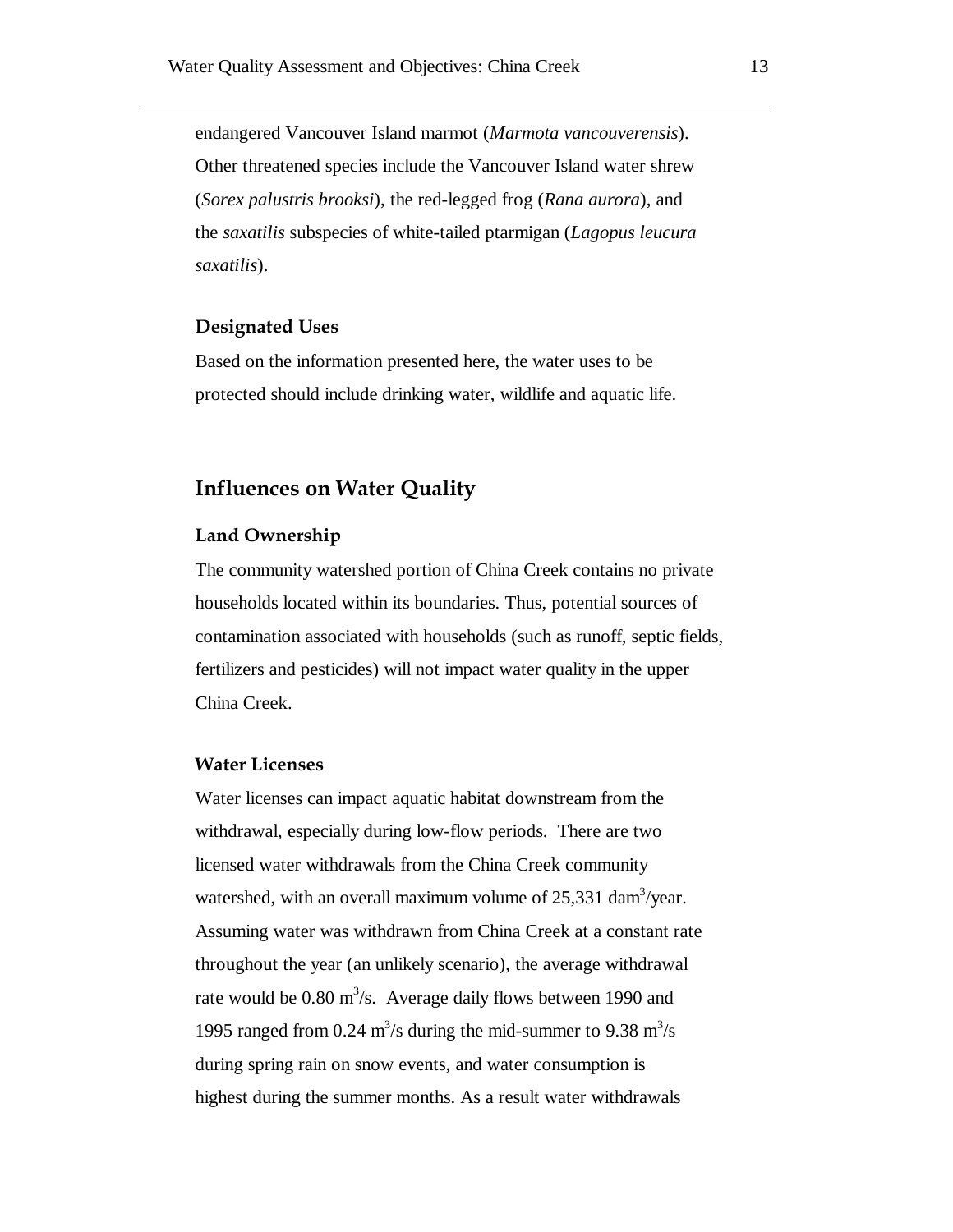from China Creek could potentially impact summer water levels between the hydroelectric intake and the site downstream from the Port Alberni intake where the water is returned from the hydroelectric project. However, the storage capacity of Lizard Lake and the ability of the City of Port Alberni to regulate flow from this lake may mitigate these low-flow situations. As well, the hydroelectric plant is not expected to operate during August and September due to low flows, and they are required to allow a bypass flow of at least  $0.51 \text{ m}^3/\text{s}$ .

The construction of the water intake for the hydroelectric project has resulted in an access road being built for approximately 2 km along China Creek between the City of Port Alberni intake and the hydroelectric intake. Due to the proximity of the road to the creek, and the fact that the road is located just upstream from the City of Port Alberni intake, this road will likely be a significant source of turbidity.

#### **Forest Harvesting and Forest Roads**

Forestry activities can impact water quality both directly and indirectly in several ways. The removal of trees can decrease water retention times within the watershed and result in a more rapid response to precipitation events and earlier and higher spring rain on snow events. The improper construction of roads can change drainage patterns, destabilize slopes and introduce high concentrations of sediment to streams.

The China Creek watershed consists primarily of private lands managed by Island Timberlands LP (5,327 ha) and TimberWest Forest Corp (401 ha), as well as Crown Land within TFL 44, managed by Western Forest Products.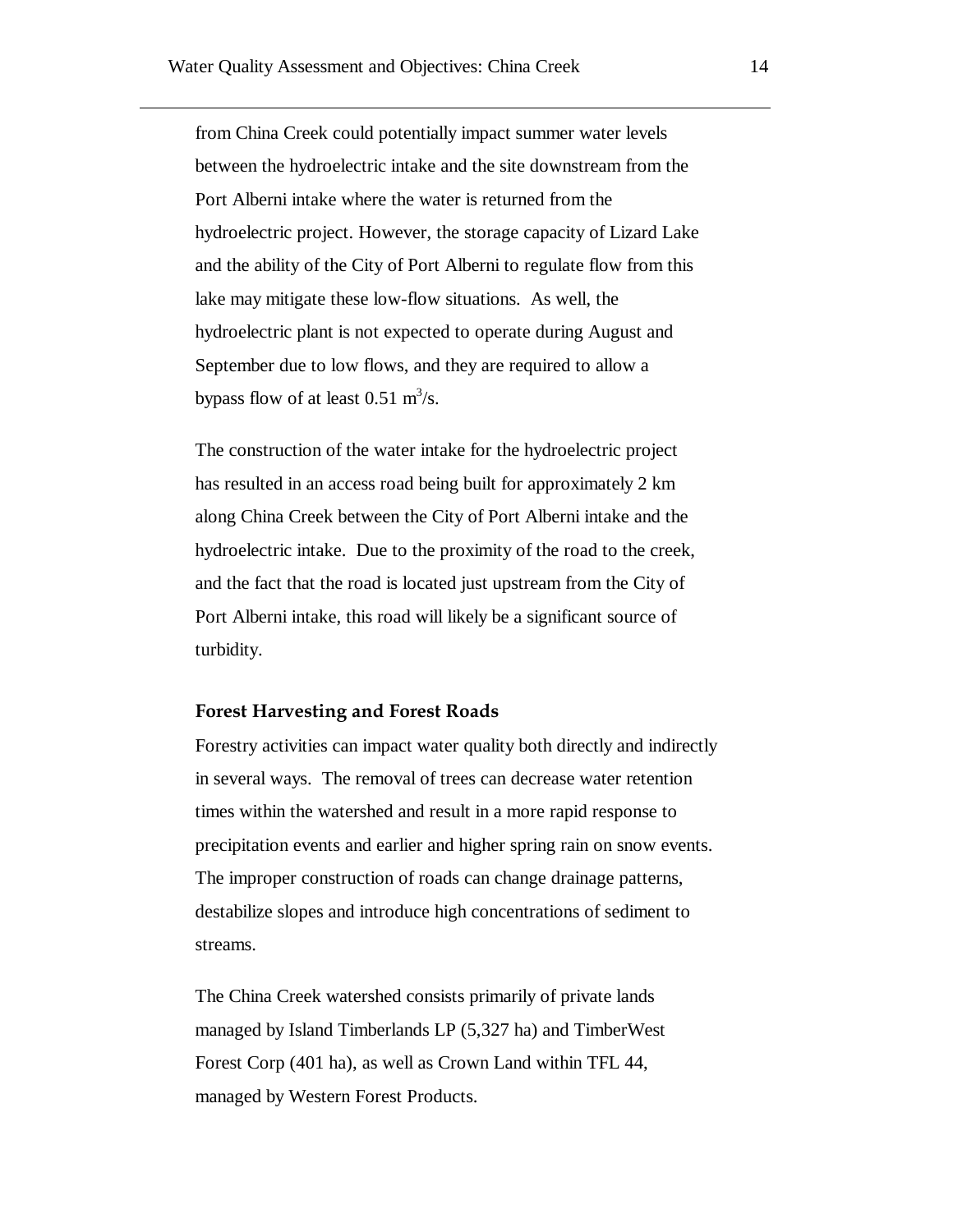Of the area managed by Island Timberlands LP, approximately 66% has been harvested, primarily in the 1930's and 1940's, and the equivalent clearcut area (ECA) was 7% to the end of 2004. This was predicted to decrease to 4% by the end of 2009 with a rate of recovery of about 47 ha/yr. By the end of 2004, the total length of roads was 123.2 km. Of this, 18.1 km was considered to have a moderate to high sediment delivery potential.

With the exception of a few short reaches, the mainstem of China Creek has been harvested to the stream bank, resulting in aging alder growing along the stream bank. A number of these will likely fall into the stream over the next decade, increasing the volume of large woody debris within the creek (which is currently quite low). This will lend some channel stability, trap sediment, and increase fish habitat, but may also result in debris jams which would divert water into the stream bank, potentially causing erosion and increased turbidity.

There have been 142 landslides within the China Creek community watershed  $(2.5/km^2)$ , the majority (95) of which were due to natural causes. Of the remaining 47 landslides, 23 are attributed to logging activities and 24 to road construction. All of the landslides attributed to logging are now vegetated and no longer produce sediment, and only three of the 24 landslides attributed to road construction are thought to continue to produce sediment. The frequency of landslides on harvested steep terrain is  $3.3/km^2$ , which is considered to be moderate.

Due to the relatively high concentration of roads within the watershed and especially adjacent to the creek, runoff from these roads has the potential to impact turbidity levels in the creek, particularly during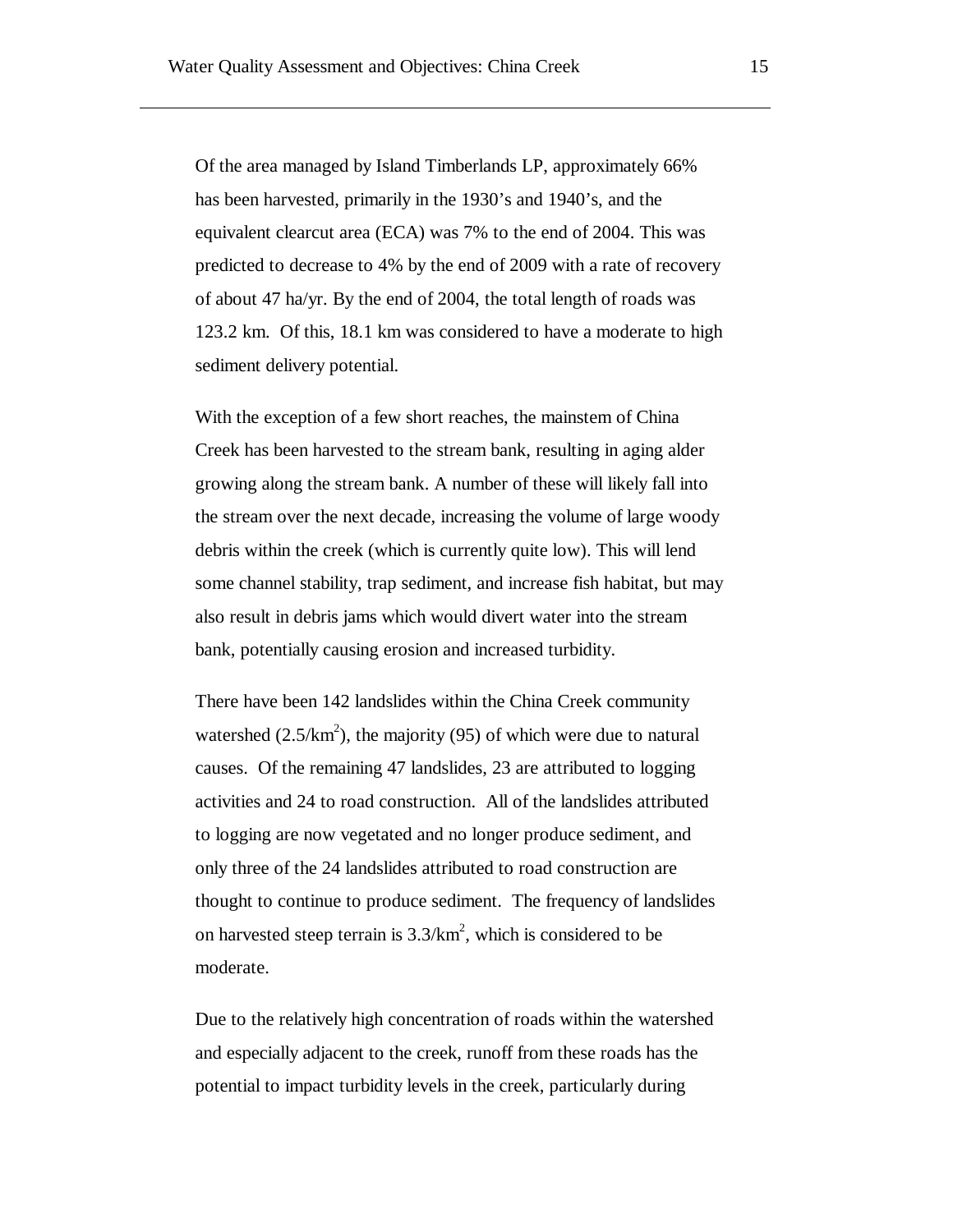periods of road grading or road construction. Potential impacts from these roads will decrease as roads are deactivated and reclaimed. Improvements in harvesting practices over the past 20 years, coupled with increased legislation and enforcement (for example, the *Water Act* and the *Private Managed Forest Land Act*), suggests that the potential for impacts to water quality will decrease as hydrologic recovery continues.

#### **Recreation**

Recreational activities can affect water quality in a number of ways. Erosion associated with 4-wheel drive and ATV vehicles, direct contamination of water from vehicle fuel, and fecal contamination from human and domestic animal wastes (*e.g*., dogs or horses) are typical examples of potential effects. As no specific studies have been conducted on recreation within the China Creek watershed, the relative impacts of recreational activities cannot be discussed, but they are likely to be significant due to the high use of the area by ATV vehicles and other recreational users.

#### **Wildlife**

Warm-blooded animals can carry microorganisms such as *Giardia lamblia* and *Cryptosporidium*, which are harmful to humans, causing gastrointestinal disease.

China Creek contains very valuable wildlife habitat, and provides a home for a wide variety of warm-blooded species. Therefore, the risk of contamination from endemic wildlife exists.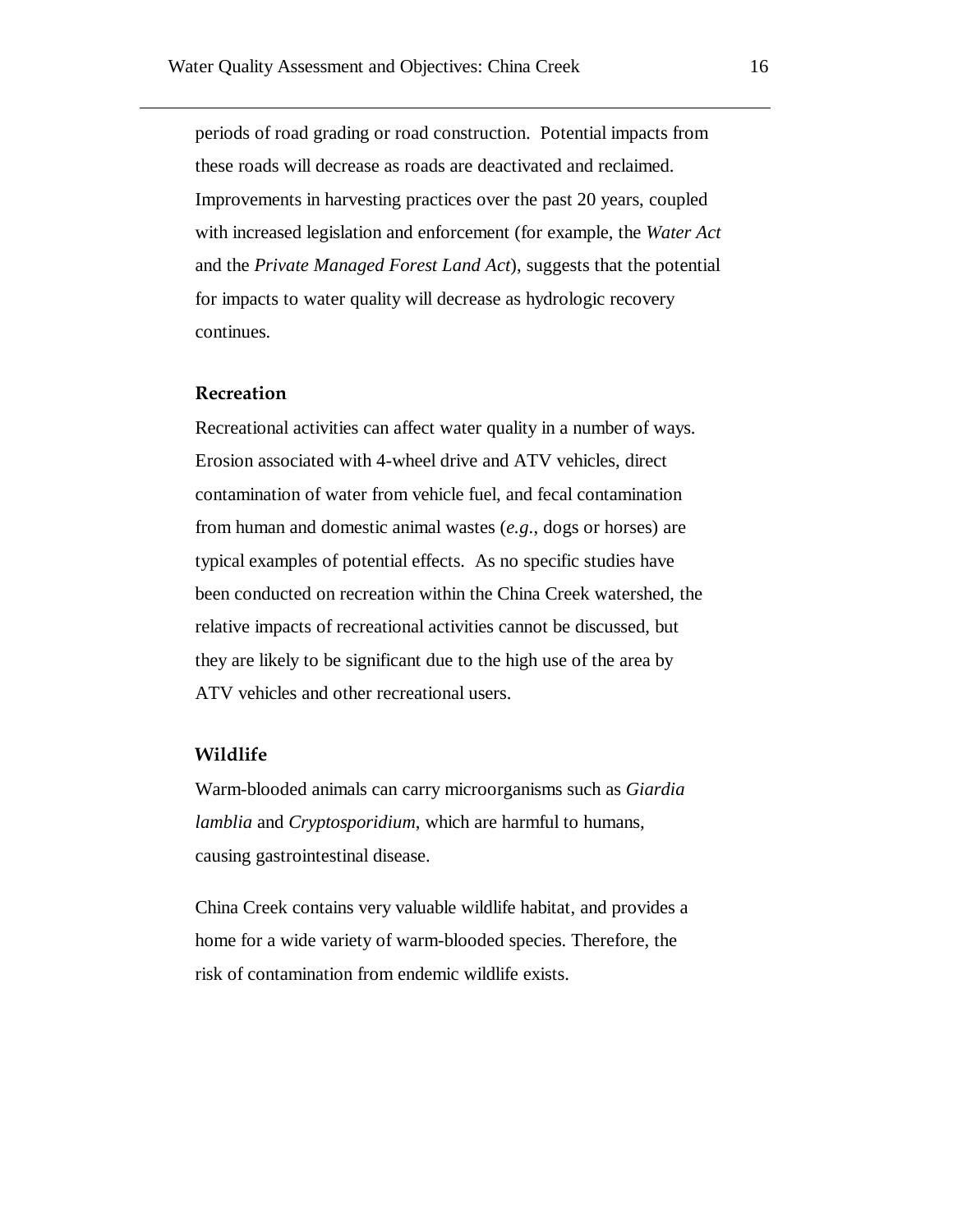## **Mining and Mineral Claims**

Mining activities can impact water quality by introducing high concentrations of metals to the watershed, depending on the location, and can also contribute to acidification of the water.

There are four closed/abandoned mines, one prospect, and one developed prospect within the China Creek community watershed, as well as historical placer mining operations in the mainstem. Metals mined included gold, silver, copper, lead, zinc, and arsenic.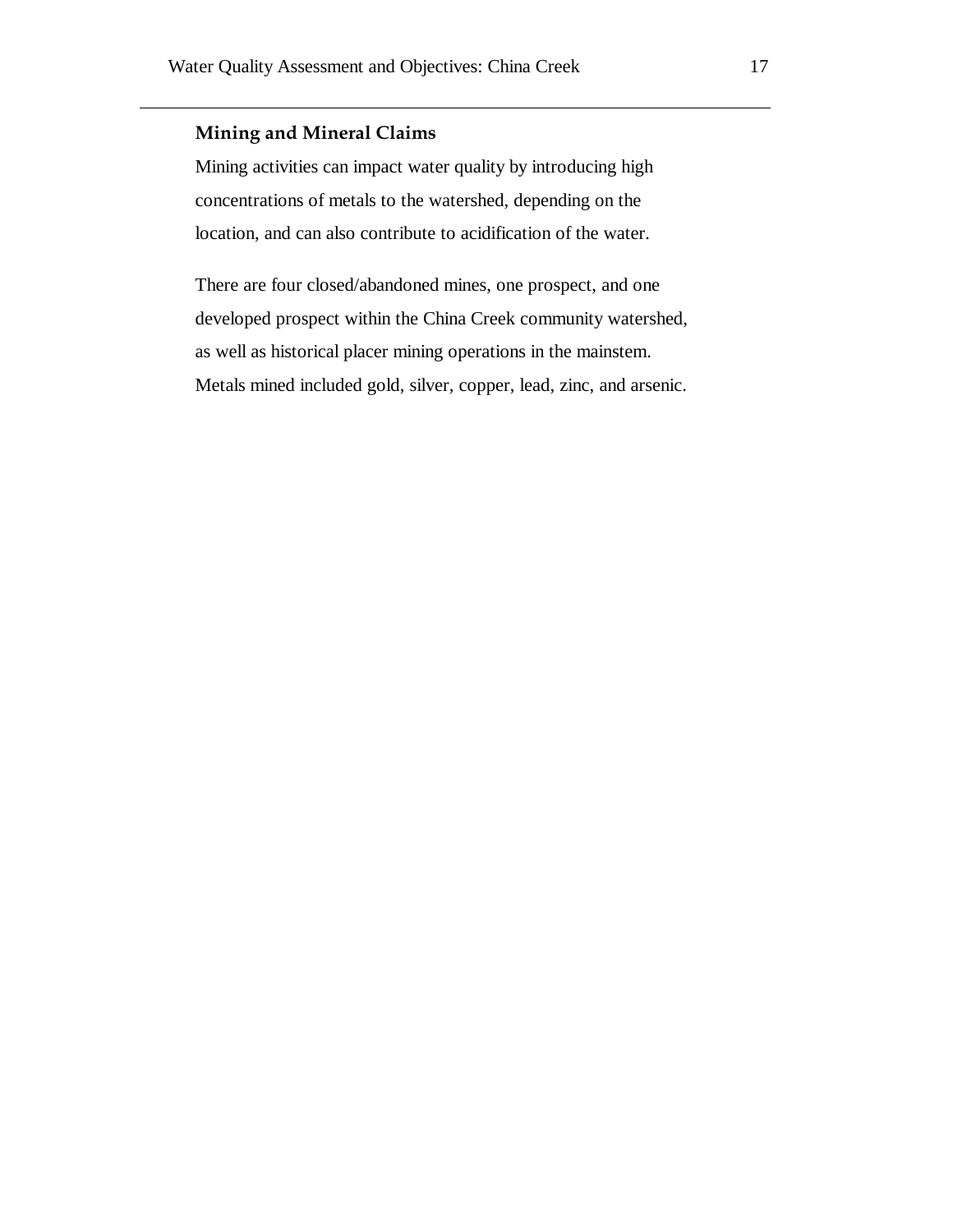# WATER QUALITY ASSESSMENT AND **OBJECTIVES**

#### **Water Quality Assessment**

One water quality monitoring location was established within the China Creek community watershed: Site E230197 is located in China Creek at the main water intake. To represent the worst case scenario, water samples were collected at the site on a weekly basis for five consecutive weeks during the summer low flow and fall high flow periods from 2002 to 2004, and usually on a monthly basis for the remainder of the year from June 2002 to June 2005. Additional sampling was conducted at the site twice in early 1998 as part of a pre-2002 sampling program. Continuous monitoring occurred from May 2003-January 2005.

The monitoring results for China Creek show that water quality has been consistently good over the period of study. There are a few exceedances (fecal coliforms, *E. coli*, and turbidity) which have been associated with rainfall events. Parameters of importance include pH, temperature, true colour, total organic carbon, metals, microbiological indicators, turbidity, and total suspended solids (TSS).

Although pH levels are currently good within the watershed, the history of mining activities, coupled with the possibility of future mining exploration, suggest that acid rock drainage may one day be a concern. Therefore, pH should continue to be monitored.

Water temperatures were consistently below the aesthetic drinking water guideline and the aquatic life guidelines for the spawning, incubation and rearing periods for salmonids. However, it is possible that activities such as forest harvesting, the microhydroelectric project just upstream from the intake, and climate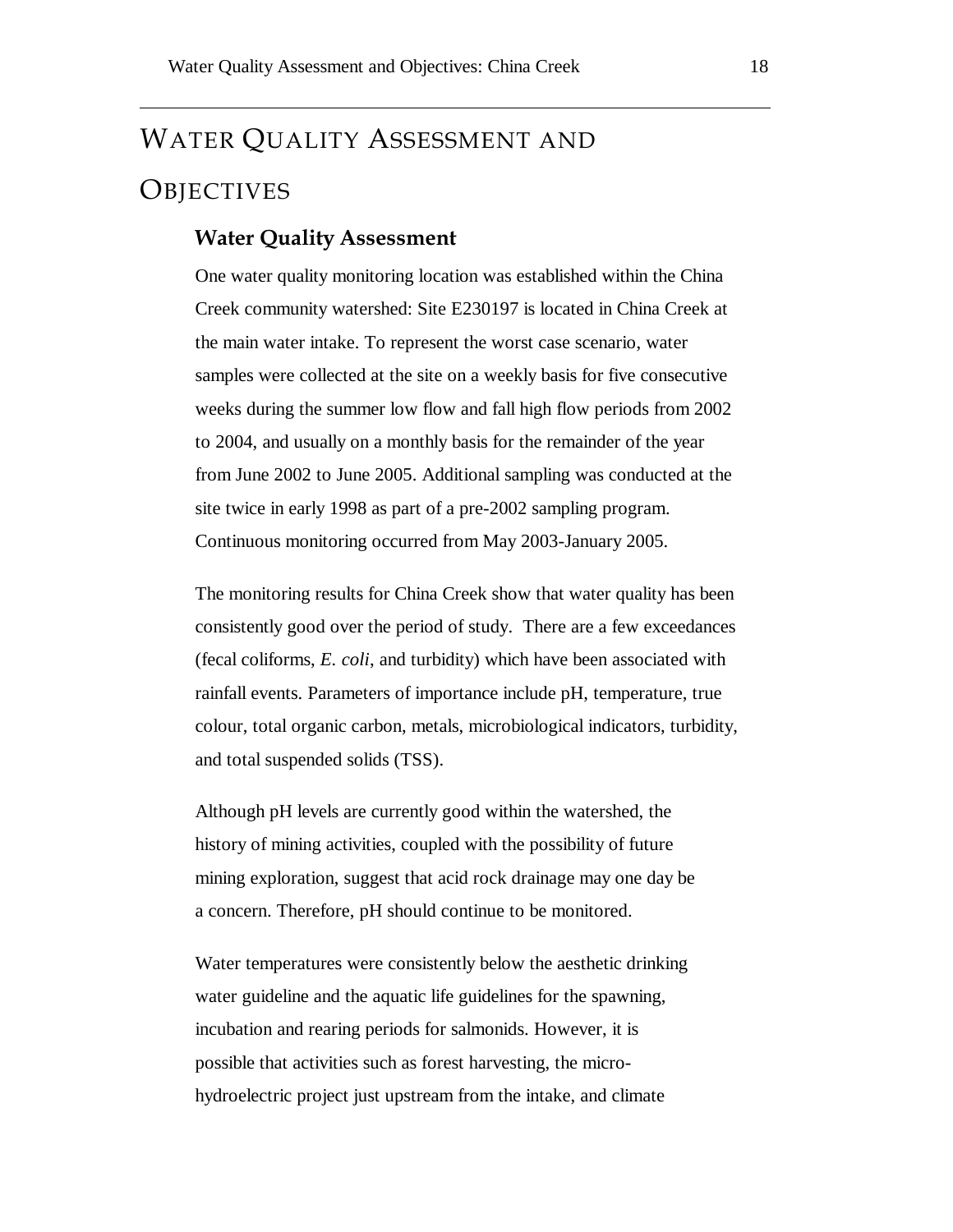change could increase water temperature to the point where this guideline is occasionally exceeded.

Turbidity levels in China Creek are generally very good throughout the year, with an average of only 0.6 NTU for the 43 samples collected throughout the monitoring program. Elevated levels generally occurred between October and April, and were usually associated with rainfall.

Total suspended solids concentrations (also referred to as nonfilterable residue) were typically very low with elevated values generally occurring after rain events.

Both true color and total organic carbon (TOC) values remained below the BC drinking water and aesthetic guidelines. However there are a few elevated measurements for each parameter during rainstorm events that approach maximum acceptable values. In light of future activities in the watershed, the micro-hydroelectric project, and forest harvesting, these parameters may be subject to increases in value.

Nutrient values were generally low. MoE is working towards developing an interim phosphorous objective for Vancouver Island streams. Phosphorous data should continue to be collected, and the need for a phosphorous objective should be re-evaluated after the next attainment monitoring period.

Due to significant historical mining activities, as well as relatively recent exploration, it is possible that elevated metals concentrations due to leaching may occur in China Creek. For that reason, continued monitoring for metals is recommended to ensure that aquatic life (the most sensitive designated use for these parameters) continues to be protected.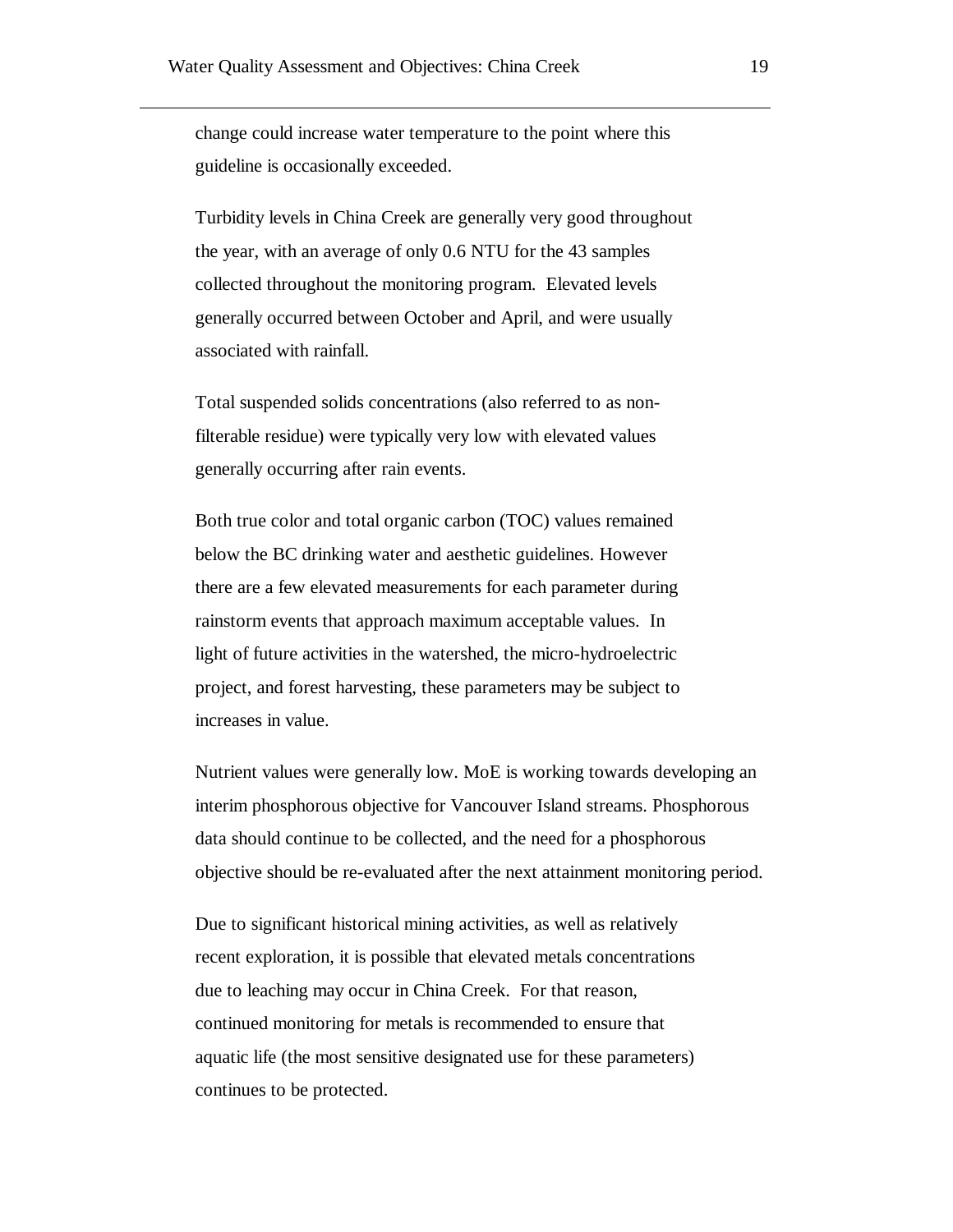Naturally occurring organics in the watershed can bind substantial proportions of the metals which are present, forming metal complexes which are not biologically available. To aid in the future development of metals objectives, monitoring levels of organics, as measured by dissolved organic carbon (DOC), has been recommended. As increasing water hardness can decrease the toxicity of some metals to some organisms, hardness has also been included in the China Creek monitoring program.

Concentrations of microbiological indicators were at times elevated during the low flow and high flow sampling periods. The drinking water guideline for water receiving disinfection only was exceeded in one of the three sample sets (five samples in 30 days) for *E. coli*. While the source of these coliforms is not known and may not be related to anthropogenic activities within the watershed, microbiological concentrations should continue to be monitored and assessed. These exceedances demonstrate the need to treat water for human consumption to prevent potential health risks.

# **Water Quality Objectives**

Water quality objectives set for temperature and TSS (or nonfilterable residue) are for the protection of aquatic life, while the remaining objectives are for the protection of drinking water (Table 1). These objectives will also protect wildlife and aquatic life for these characteristics. As there was little activity upstream of the China Creek Port Alberni intake during the time of this study site, these objectives were developed using the background concentration approach, whereby data collected from this site up until December 2004 reflects the natural or background conditions in the watershed. The objectives are required to ensure that inputs from forestry activities, hydroelectric power generation and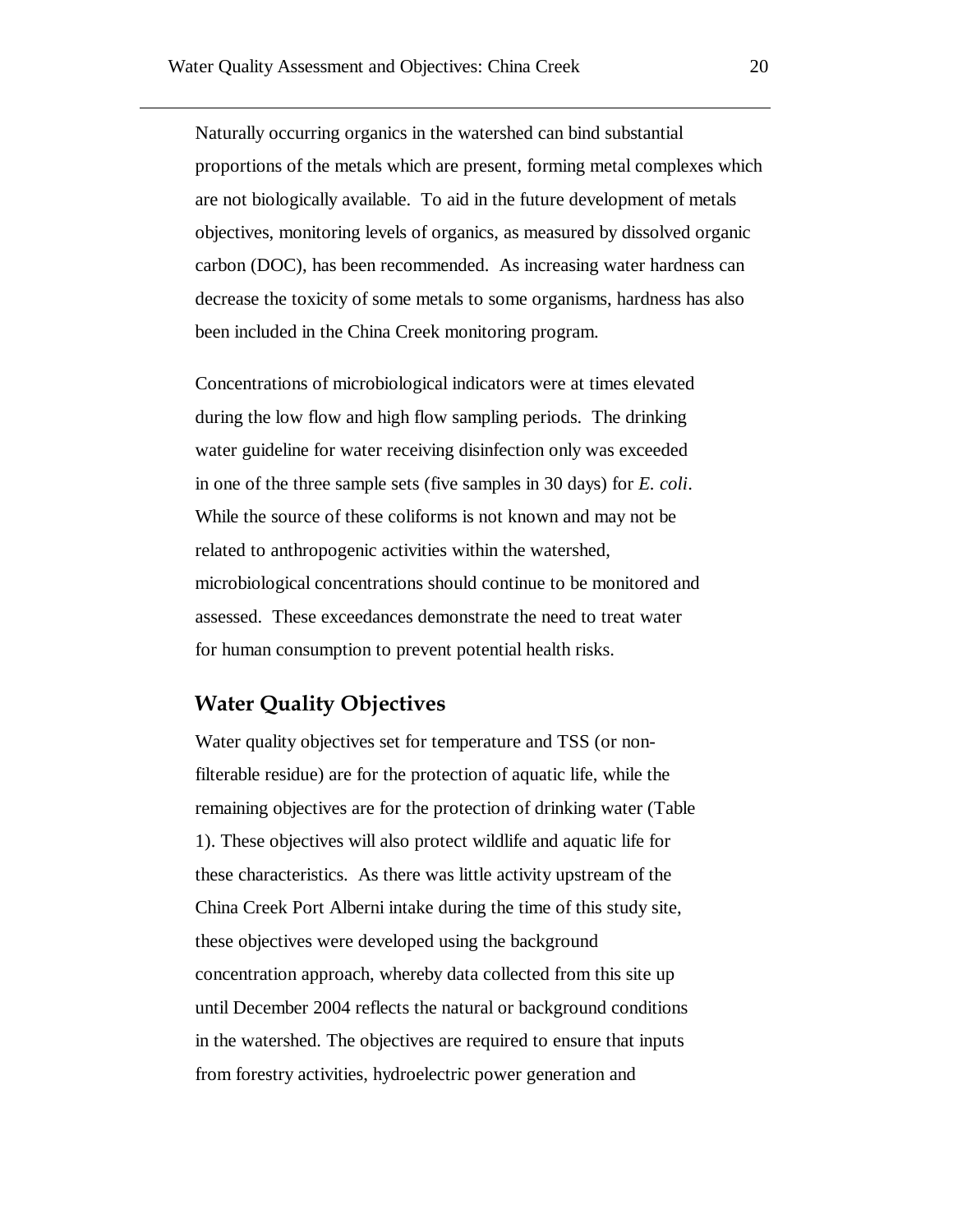recreation do not impair water uses. The objectives apply to the watershed above the community water supply intake.

## **Monitoring Recommendations**

The recommended minimum monitoring program for the China Creek watershed is summarized in [Table 2.](#page-21-0) In order to capture the periods where water quality concerns are most likely to occur (i.e., summer low-flow and fall flush) we recommend that a minimum of five weekly samples be collected within a 30-day period between August and September, as well as between October and November. Samples collected during the winter months should coincide with rain events whenever possible. In this way, the two critical periods (minimum dilution and maximum turbidity) will be monitored. Benthic invertebrate monitoring is proposed to provide a better understanding of the overall ecosystem health.